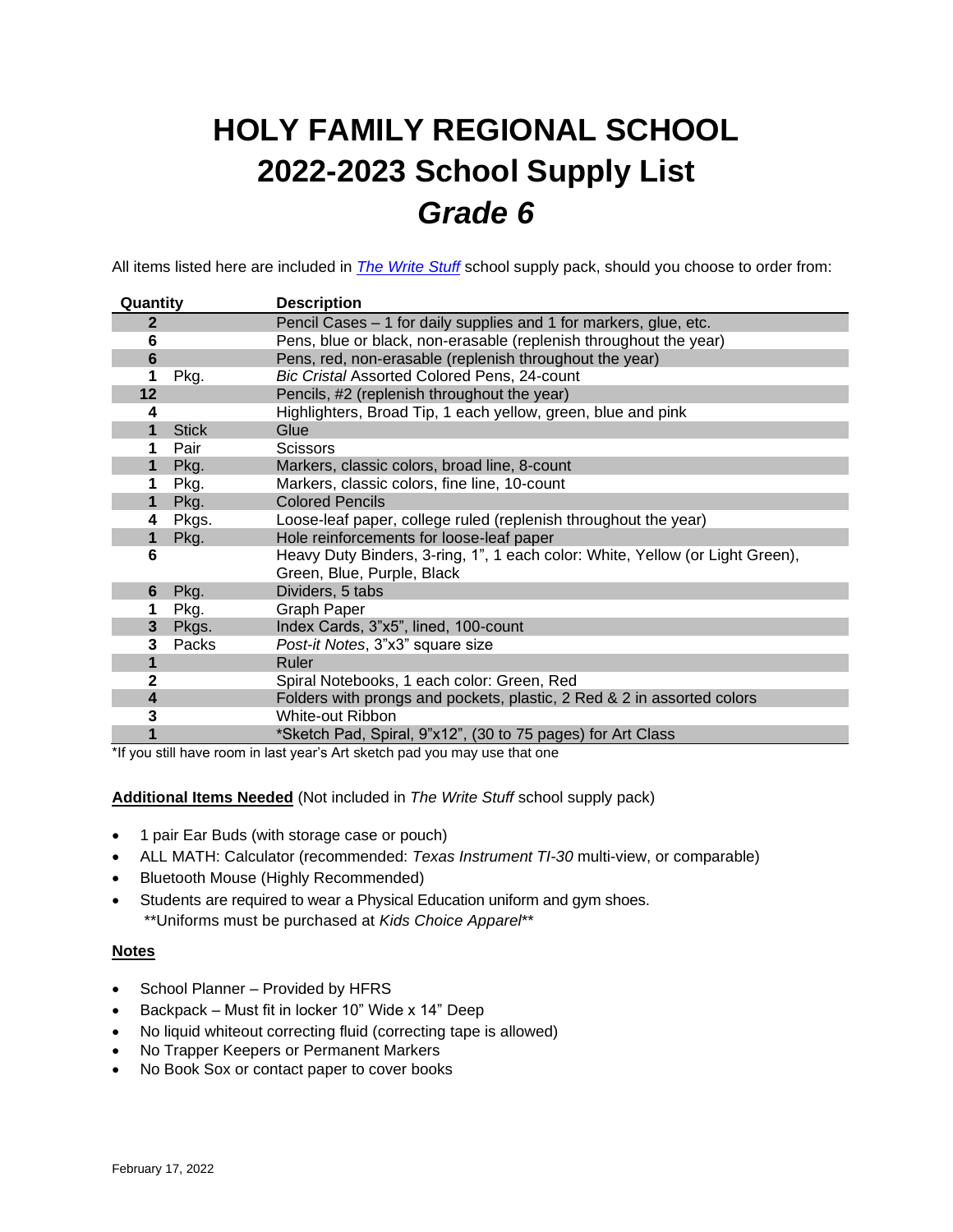# **HOLY FAMILY REGIONAL SCHOOL 2022-2023 School Supply List** *Grade 7*

All items listed here are included in *[The Write Stuff](https://www.write-stuff.com/storefront/school/hfrs)* school supply pack, should you choose to order from:

| Quantity                |                                                              | <b>Description</b>                                                                                          |  |  |
|-------------------------|--------------------------------------------------------------|-------------------------------------------------------------------------------------------------------------|--|--|
| 2                       |                                                              | Pencil Cases – 1 for daily supplies and 1 for markers, glue, etc.                                           |  |  |
| 6                       |                                                              | Pens, blue or black, non-erasable (replenish throughout the year)                                           |  |  |
| $6\phantom{1}$          |                                                              | Pens, red, non-erasable (replenish throughout the year)                                                     |  |  |
| 1                       | Pkg.                                                         | <b>Bic Cristal Assorted Colored Pens, 24-count</b>                                                          |  |  |
| 12                      |                                                              | Pencils, #2 (replenish throughout the year)                                                                 |  |  |
| 4                       | Highlighters, Broad Tip, 1 each yellow, green, blue and pink |                                                                                                             |  |  |
| 1                       | <b>Stick</b>                                                 | Glue                                                                                                        |  |  |
| 1                       | Pair                                                         | <b>Scissors</b>                                                                                             |  |  |
| 1                       | Pkg.                                                         | Markers, classic colors, broad line, 8-count                                                                |  |  |
| 1                       | Pkg.                                                         | Markers, classic colors, fine line, 10-count                                                                |  |  |
| 1                       | Pkg.                                                         | <b>Colored Pencils</b>                                                                                      |  |  |
| 4                       | Pkgs.                                                        | Loose-leaf paper, college ruled (replenish throughout the year)                                             |  |  |
| 1                       | Pkg.                                                         | Hole reinforcements for loose-leaf paper                                                                    |  |  |
| 6                       |                                                              | Heavy Duty Binders, 3-ring, 1", 1 each color: White, Yellow (or Light Green),<br>Green, Blue, Purple, Black |  |  |
| $\overline{7}$          | Pkg.                                                         | Dividers, 5 tabs                                                                                            |  |  |
|                         | Pkg.                                                         | <b>Graph Paper</b>                                                                                          |  |  |
| 3                       | Pkgs.                                                        | Index Cards, 3"x5", lined, 100-count                                                                        |  |  |
| 3                       | Packs                                                        | Post-it Notes, 3"x3" square size                                                                            |  |  |
|                         |                                                              | Ruler                                                                                                       |  |  |
| 2                       |                                                              | Spiral Notebooks, 1 each color: Green, Red                                                                  |  |  |
| $\overline{\mathbf{4}}$ |                                                              | Folders with prongs and pockets, plastic, 2 Red & 2 in assorted colors                                      |  |  |
|                         |                                                              | *Sketch Pad, Spiral, 9"x12", (30 to 75 pages) for Art Class                                                 |  |  |

\*If you still have room in last year's Art sketch pad you may use that one

**Additional Items Needed** (Not included in *The Write Stuff* school supply pack)

- 1 pair Ear Buds (with storage case or pouch)
- ALL MATH: Calculator (recommended: *Texas Instrument TI-30* multi-view, or comparable)
- Bluetooth Mouse (Highly Recommended)
- Students are required to wear a Physical Education uniform and gym shoes. \*\*Uniforms must be purchased at *Kids Choice Apparel*\*\*

### **Notes**

- School Planner Provided by HFRS
- Backpack Must fit in locker 10" Wide x 14" Deep
- No liquid whiteout correcting fluid (correcting tape is allowed)
- No Trapper Keepers or Permanent Markers
- No Book Sox or contact paper to cover books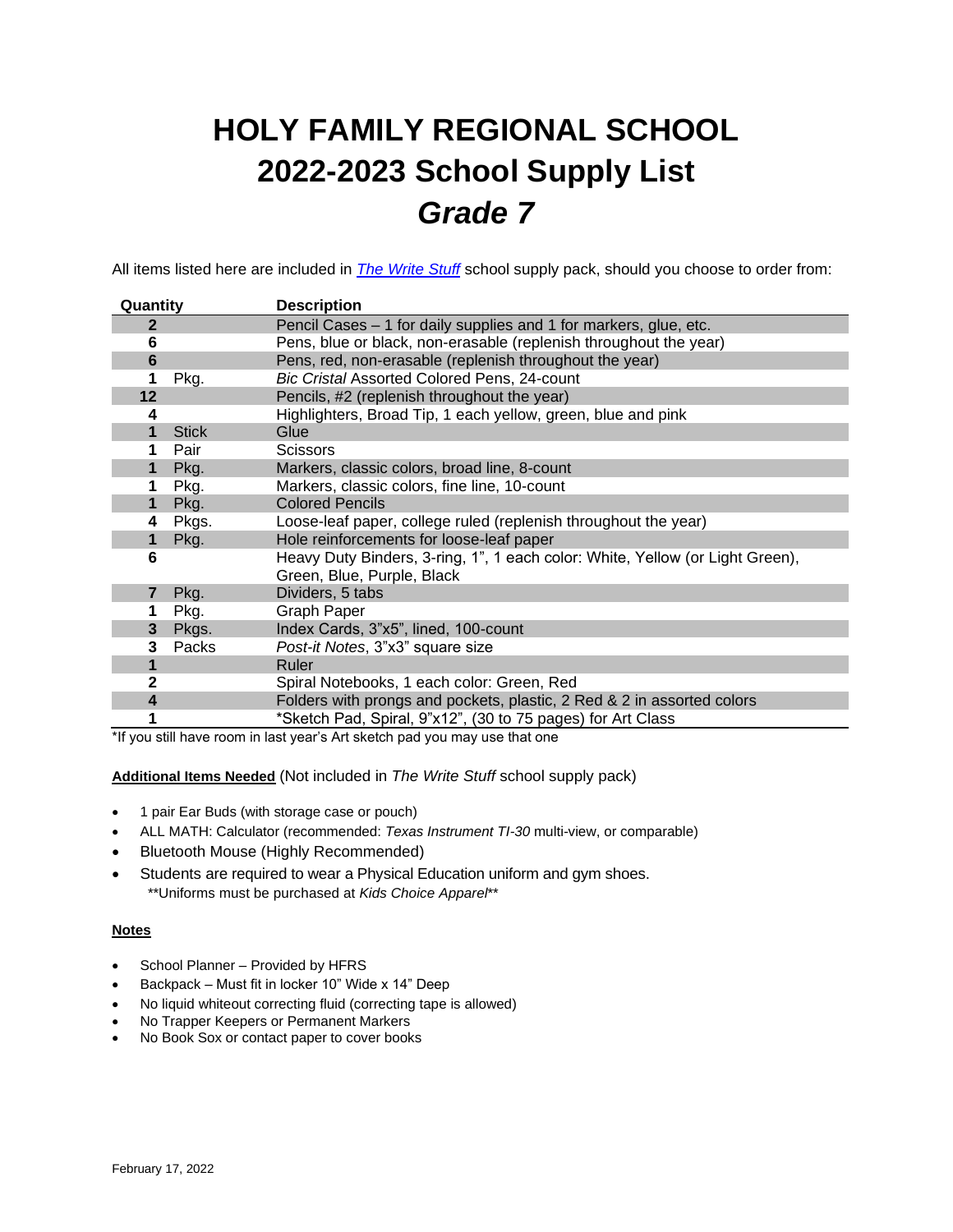# **HOLY FAMILY REGIONAL SCHOOL 2022-2023 School Supply List** *Grade 8*

All items listed here are included in *[The Write Stuff](https://www.write-stuff.com/storefront/school/hfrs)* school supply pack, should you choose to order from:

| Quantity     |              | <b>Description</b>                                                                                    |  |  |
|--------------|--------------|-------------------------------------------------------------------------------------------------------|--|--|
| 2            |              | Pencil Cases - 1 for daily supplies and 1 for markers, glue, etc.                                     |  |  |
| 6            |              | Pens, blue or black, non-erasable (replenish throughout the year)                                     |  |  |
| 6            |              | Pens, red, non-erasable (replenish throughout the year)                                               |  |  |
| 1            | Pkg.         | Bic Cristal Assorted Colored Pens, 24-count                                                           |  |  |
| 12           |              | Pencils, #2 (replenish throughout the year)                                                           |  |  |
| 4            |              | Highlighters, Broad Tip, 1 each yellow, green, blue and pink                                          |  |  |
| 1            | <b>Stick</b> | Glue                                                                                                  |  |  |
|              | Pair         | <b>Scissors</b>                                                                                       |  |  |
| $\mathbf{1}$ | Pkg.         | Markers, classic colors, broad line, 8-count                                                          |  |  |
| 1            | Pkg.         | Markers, classic colors, fine line, 10-count                                                          |  |  |
| 1            | Pkg.         | <b>Colored Pencils</b>                                                                                |  |  |
| 4            | Pkgs.        | Loose-leaf paper, college ruled (replenish throughout the year)                                       |  |  |
| 1            | Pkg.         | Hole reinforcements for loose-leaf paper                                                              |  |  |
| 5            |              | Heavy Duty Binders, 3-ring, 1", 1 each color: White, Green, Yellow (or Light<br>Green), Purple, Black |  |  |
| 6            | Pkg.         | Dividers, 5 tabs                                                                                      |  |  |
| 1            | Pkg.         | Graph Paper                                                                                           |  |  |
| 3            | Pkgs.        | Index Cards, 3"x5", lined, 100-count                                                                  |  |  |
| 3            | Packs        | Post-it Notes, 3"x3" square size                                                                      |  |  |
|              |              | Ruler                                                                                                 |  |  |
| 5            |              | Folders with prongs and pockets, plastic, 2 Red, 1 Blue, 2 in assorted colors                         |  |  |
| 3            |              | Spiral Notebooks, 1 each color: Green, Red, Blue                                                      |  |  |
|              |              | *Sketch Pad, Spiral, 9"x12", (30 to 75 pages) for Art Class                                           |  |  |

\*If you still have room in last year's Art sketch pad you may use that one

**Additional Items Needed** (Not included in *The Write Stuff* school supply pack)

- 1 pair Ear Buds (with storage case or pouch)
- ALL MATH: Calculator (recommended: *Texas Instrument TI-30* multi-view, or comparable)
- Geometry Protractor & Compass Needed
- Bluetooth Mouse (Highly Recommended)
- Students are required to wear a Physical Education uniform and gym shoes. \*\*Uniforms must be purchased at *Kids Choice Apparel*\*

### **Notes**

- School Planner Provided by HFRS
- Backpack Must fit in locker 10" Wide x 14" Deep
- No liquid whiteout correcting fluid (correcting tape is allowed)
- No Trapper Keepers or Permanent Markers
- Book Sox or contact paper to cover books